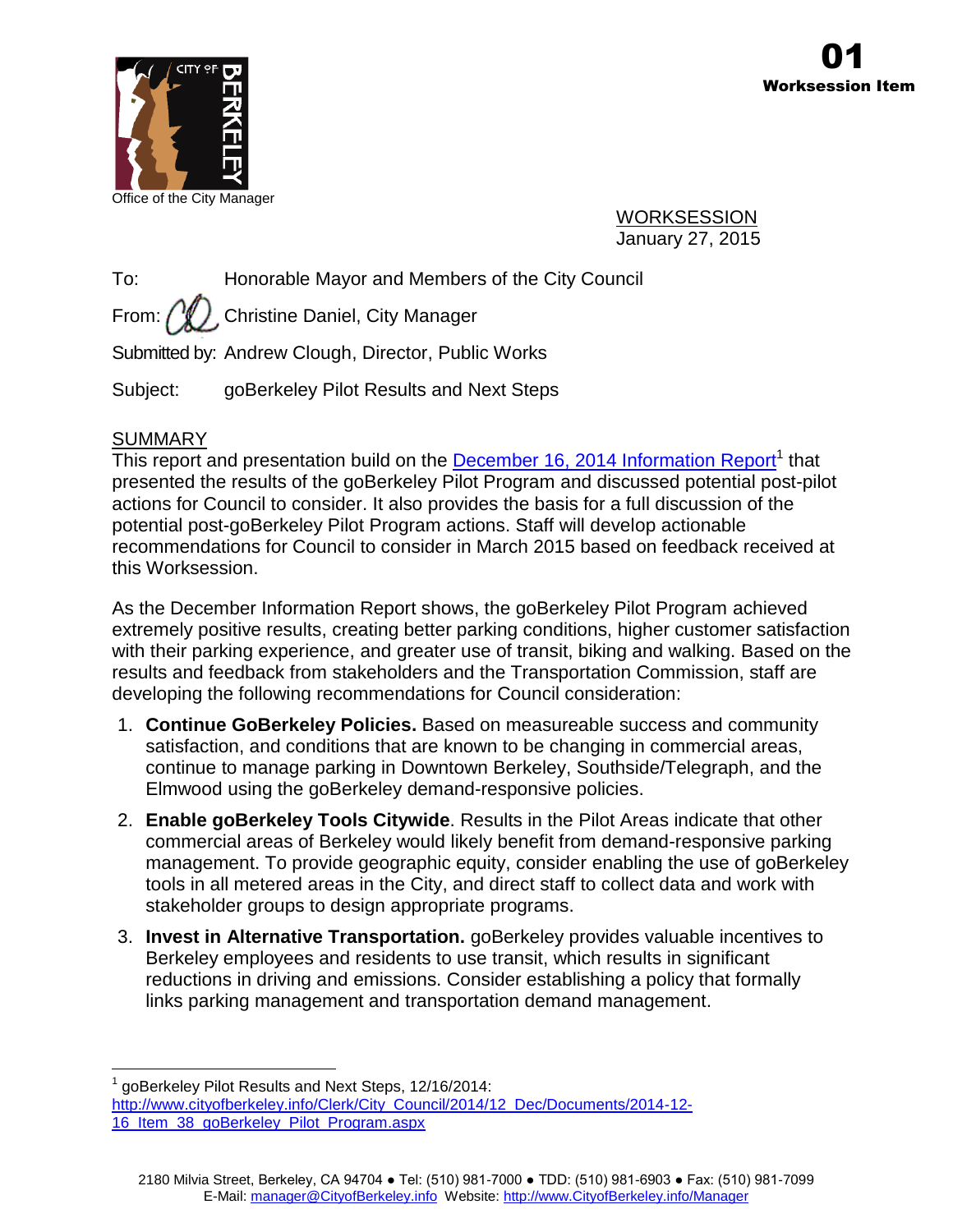Staff presented the program evaluation results to the goBerkeley Community Advisory Group (including representatives of the Downtown Berkeley Association, Elmwood Business Improvement District, and Telegraph Business Improvement District) on November 6, 2014, and to the Transportation Commission on November 20. In addition, Community Open Houses were held on January 21 and January 22, 2015 in the Pilot areas (public comments will be provided to Council at the Worksession).

### CURRENT SITUATION AND ITS EFFECTS

The goBerkeley Pilot Program began in July 2013 when its Transportation Demand Management (TDM) pilot launched with the distribution of 1,000 free transit passes and car sharing benefits to private employees in the pilot areas. In fall 2013, Council authorized staff to adjust parking rates and time limits based on data and community feedback to improve parking conditions. Prices and time limits at parking meters and municipal garages & lots in the pilot areas were adjusted 3 times since July 2013.

The 1-year TDM program ended in June 2014, and an evaluation of the program's effects was conducted. In September 2014, staff collected data on parking conditions to evaluate the effectiveness of the demand-responsive parking program. Both programs were found to meet the goBerkeley Pilot Program's goals of reducing congestion and emissions, as well as improving parking conditions. Detailed results of the TDM and parking evaluation were presented in the December 2014 Information Report.

Highlights include:

- The Pilot has improved parking availability in the formerly congested "Premium" areas of Downtown and the over-utilized Center Street Garage.
- Rate and time limit changes have led to better use of all available parking spaces in the Southside, including a 22% increase in the formerly under-utilized Telegraph Channing Garage
- More drivers are parking in the areas than before: the number of parking transactions at on-street meters has increased by 29% compared to pre-pilot conditions.
- 78%of drivers now report that it is very easy, easy or neutral to find a parking space, a 41% increase from pre-pilot surveys.
- Drivers appreciate the improved parking signage that provides time limits and rates in a clear and easy-to-read way.

As the program wraps up the pilot phase, Council should consider what to do next. When the Pilot Program was initiated, Council adopted a "sunset" clause in BMC Chapter 14.52 Parking Meters that will terminate the program on October 15, 2015, and require reversal of all changes made during the Pilot, including rates, time limits and signage. If the program is to continue, this clause would need to be amended.

To assist Council's consideration of possible next steps, the December 16 Information Report presented 4 options, representing the widest range of actions:

- 1. Terminate and revert to pre-pilot conditions (change rate, time limits, signs)
- 2. Terminate but keep current conditions (no change to rates, time limits, signs)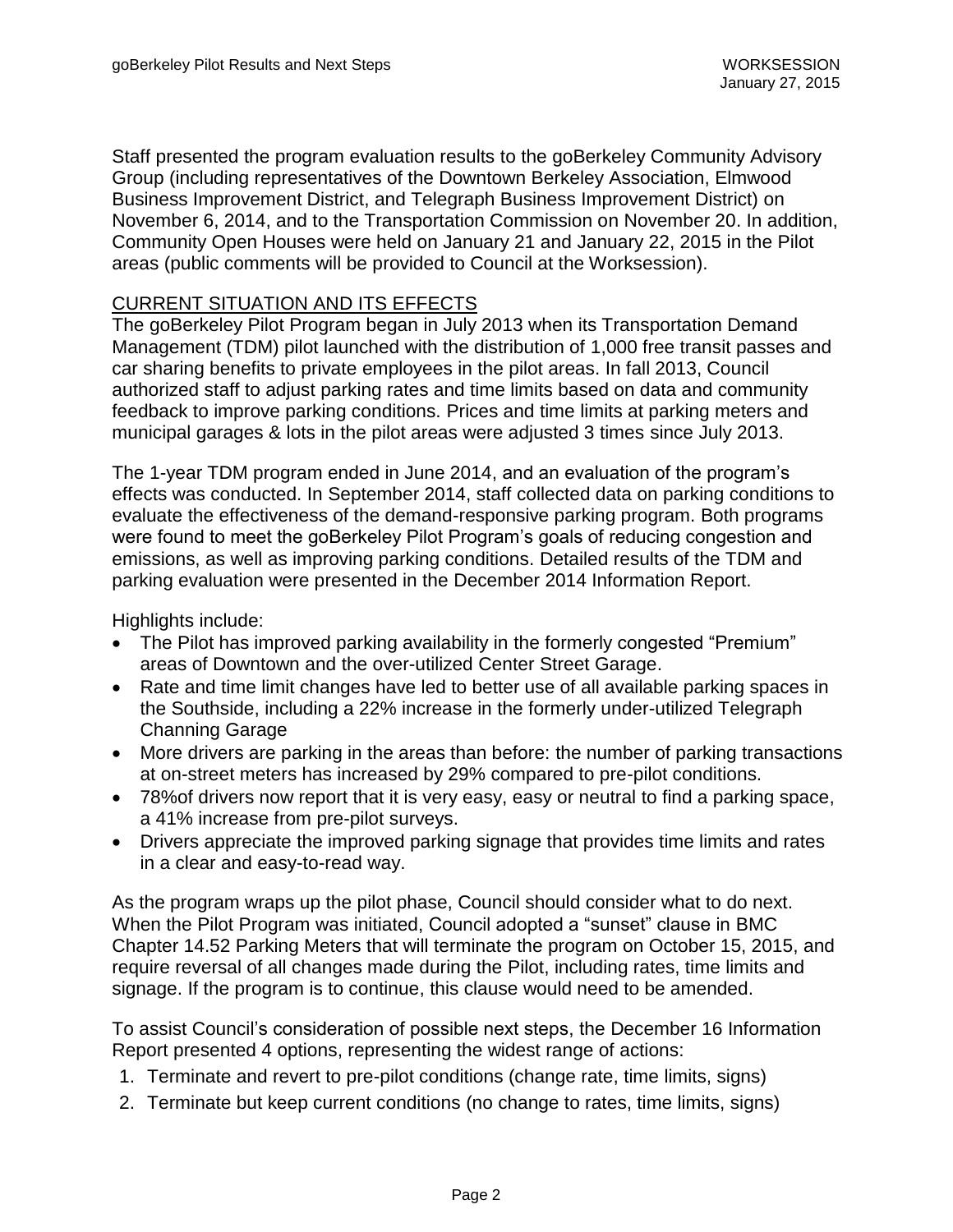- 3. Continue goBerkeley in Southside, Elmwood and Downtown Berkeley
- 4. Continue in Southside, Elmwood and Downtown Berkeley, and enable for meters and lots Citywide.

As mentioned, staff presented the program evaluation results to the goBerkeley Community Advisory Group, and to the Transportation Commission in November 2014. In addition, Community Open Houses were scheduled for late January 2015 in the Pilot areas, and a supplemental report will be provided with feedback from these meetings.

The Community Advisory Group supported continuing and expanding demand-responsive parking Citywide. Attendees were very positive about the Pilot's data-driven and community-based approach and improved signage. They offered numerous anecdotes from their business members and customers about the improvements. At its November meeting, the Transportation Commission passed a motion to support Citywide expansion, and requested that staff provide a full fiscal analysis regarding whether the continuation and expansion could be "self-supporting" without grants. (M/S/C Zander/Gerhardstein; Ayes: Gerhardstein, Humbert, McCaughrin, Roberts, Thomas, Zander; Noes: None; Abstain: None; Absent: None)

### **Recommendations for Future Action**

Based on the evaluation results, the feedback received from stakeholders, and the Transportation Commission, staff is requesting that Council consider and provide direction for developing the following recommendations.

1. **Continue GoBerkeley Policies.** Based on measureable success and community satisfaction, and conditions that are known to be changing in commercial areas, continue to manage parking in Downtown Berkeley, Southside/Telegraph, and the Elmwood using the goBerkeley demand-responsive policies.

goBerkeley will ensure that parking availability is continuously monitored and adjusted to meet the needs of the area. In some areas parking demand is increasing as the economy continues to recover, leading to lack of parking availability. If a parking lot or garage goes offline temporarily for construction (as will probably be the case in the coming year or so for the Berkeley Way lot and Center Street Garage), goBerkeley strategies could be used to manage demand so that Berkeley visitors are able to find parking spaces.

Even now, despite improvements, several Downtown blocks remain above the 65% - 85% target parking occupancy. In the Elmwood, parking conditions were "just right" 6 months ago, meeting the target conditions. However, the most recent data collection shows increased parking demand, which may benefit from further adjustments. Another round of adjustments could be carried out in September 2015 if Council authorized the continuation of the policy.

2. **Enable goBerkeley Tools Citywide**. Results in the Pilot Areas indicate that other commercial areas of Berkeley would likely benefit from demand-responsive parking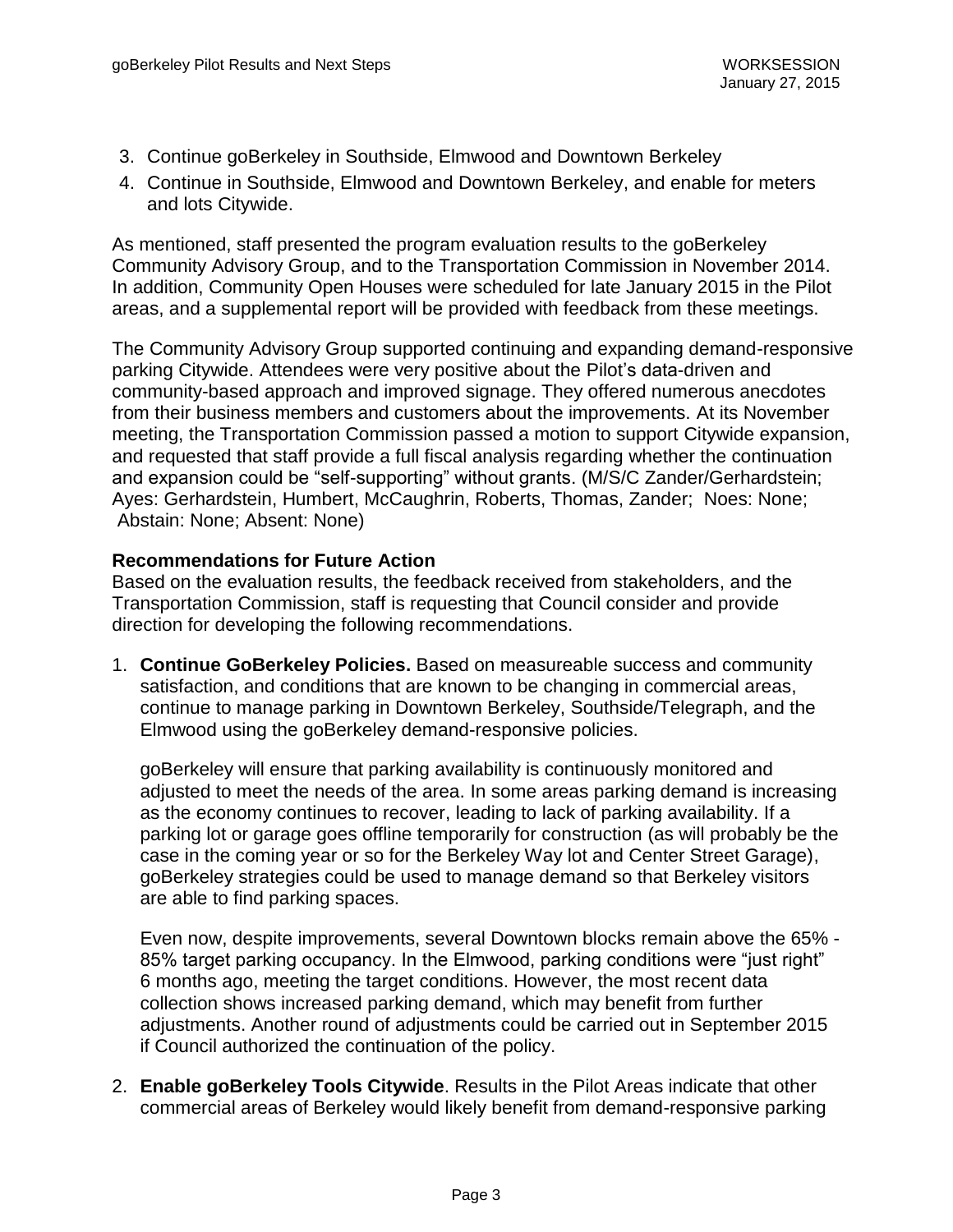management. To provide geographic equity, consider enabling the use of goBerkeley tools in all metered areas in the City, and direct staff to collect data and work with stakeholder groups to design appropriate programs. Every area has its own particular parking and access issues – but all our commercial areas deserve an opportunity to make use of the best policy tools available to improve their parking availability and customer satisfaction.

The Pilot deliberately selected areas with high demand and low demand to test goBerkeley strategies in conditions that are common in the City. Places with very low occupancy and others with very high parking demand each benefited. This indicates that other commercial areas in Berkeley could probably benefit from demand-responsive parking management customized to their needs. In 2014, staff collected snapshot data in all commercial areas, and found that a number of them have less-than-ideal parking conditions, which might be improved by demandresponsive parking pricing and time limit adjustments.

Whatever the eventual demand-responsive programs, more active parking management can identify and fix out-of-date or inappropriate time limits, parking regulations and curb markings. For example, numerous out-of-date green zones (up to 24 minute parking only) were identified where the business that requested the zone was no longer there, and the parking space was no longer useful to most visitors. These spaces were converted to metered parking (2 or 8 hour) and helped improve parking availability.

During the Pilot, active monitoring of the areas led to rapid response to issues identified by City staff or the community, including replacing or updating parking signs and refurbishing curb markings. In addition, parking signage improvements at metered spaces are likely to increase driver satisfaction in all commercial areas.

3. **Invest in Alternative Transportation.** goBerkeley provides valuable incentives to Berkeley employees and residents to use transit, which results in significant reductions in driving and emissions. Consider establishing a policy that formally links parking management and transportation demand management. For instance, if new net revenue is generated by demand-responsive parking, a defined portion of the revenue (less costs) could be earmarked for TDM programs (transit passes, travel coaching) and capital investments to support alternative travel (pedestrian safety, bicycle infrastructure, transit stop and station improvements). Directing parking revenue to TDM and alternative transportation would require a change to BMC 14.52.110 Use of money deposited in parking meters and pay-and-display stations, to add this expenditure category to the existing 6 categories.

#### Implementation Considerations

### **Parking Program**

The Pilot Program was supported by \$3 million in Federal, Regional and Air District grants which are no longer available. However, some of the on-going costs of the program are likely to be less than the start-up costs. A large number of new meters,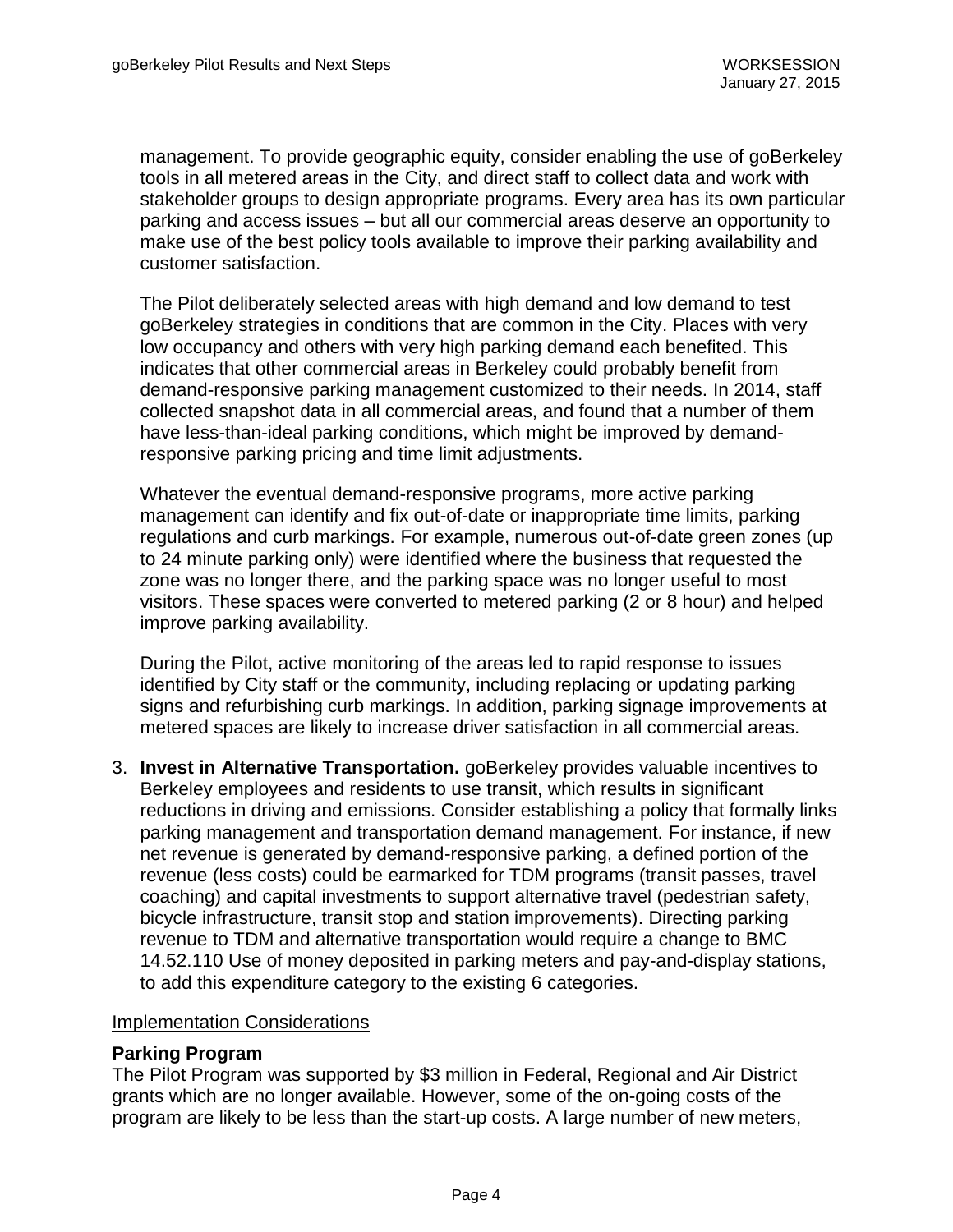signs and other parking infrastructure are now in place; however new signage would need to be added in any expansion areas. City staff has streamlined installation and public outreach/notification processes; however one of the bases for the success of the pilot program was the intense amount of individual outreach conducted to businesses, community groups and individuals, as well as manual data collection efforts. All of this work was funded by the grants.

One area that could cost less is parking data collection if the City chooses to automate that collection. The City has several new options to collect the parking data; the goBerkeley Technology Pilot found that License Plate Recognition (LPR) equipment can be used to collect parking occupancy and turnover data at a lower cost than manual collection, while maintaining very high accuracy. Data available from our new parking meter and garage equipment also provides some valuable data at virtually no cost to the City. Staff has proposed acquisition of equipment, using grant funds, that would provide the data needed to adjust rates and time limits in the future.

Each implementation of goBerkeley in a commercial area would require 1-time costs for upgrade of meter technology, installation of new signage and "clean-up" of parking regulations and curb markings. In addition, the design of the initial parking changes to meet community needs would require meetings and discussions between City staff and stakeholders. On-going costs include data collection and community outreach.

The public involvement process established during the Pilot phase would continue, including meetings with community groups, email notifications, website updates, and publically-posted flyers. Staff would also continue conducting surveys of merchants, residents, employees and visitors regarding parking needs. Council would continue to receive notice 30 days in advance of proposed changes.

### **Funding Available for Parking Implementation**

If the program continues to perform as it has in the pilot areas, it appears likely there may be revenue available for the continuation in the current areas and implementation in additional areas. Based on the Funding Agreement between the Federal Highway Administration (FHWA), Caltrans and the City, incremental revenue generated by the goBerkeley Pilot Program before June 30, 2016 (the date of the grant expiration) is restricted to defined parking and TDM investments. If the program continues to perform as it has during the pilot period, the revenues may be able to support 3 years of program costs to continue the program in the Pilot areas, and complete expansion to meters Citywide. However, these restricted revenue would not cover program costs beyond FY 2018; see Fiscal Impacts of Possible Future Action, below.

### **TDM Program**

The Regional grants supported a fairly costly car sharing expansion, which was positive, but may not be the most strategic investment for the City going forward. The employee transit passes were popular, effective and relatively inexpensive. However, the cost to advertise, administer and maintain both the car sharing and transit pass program was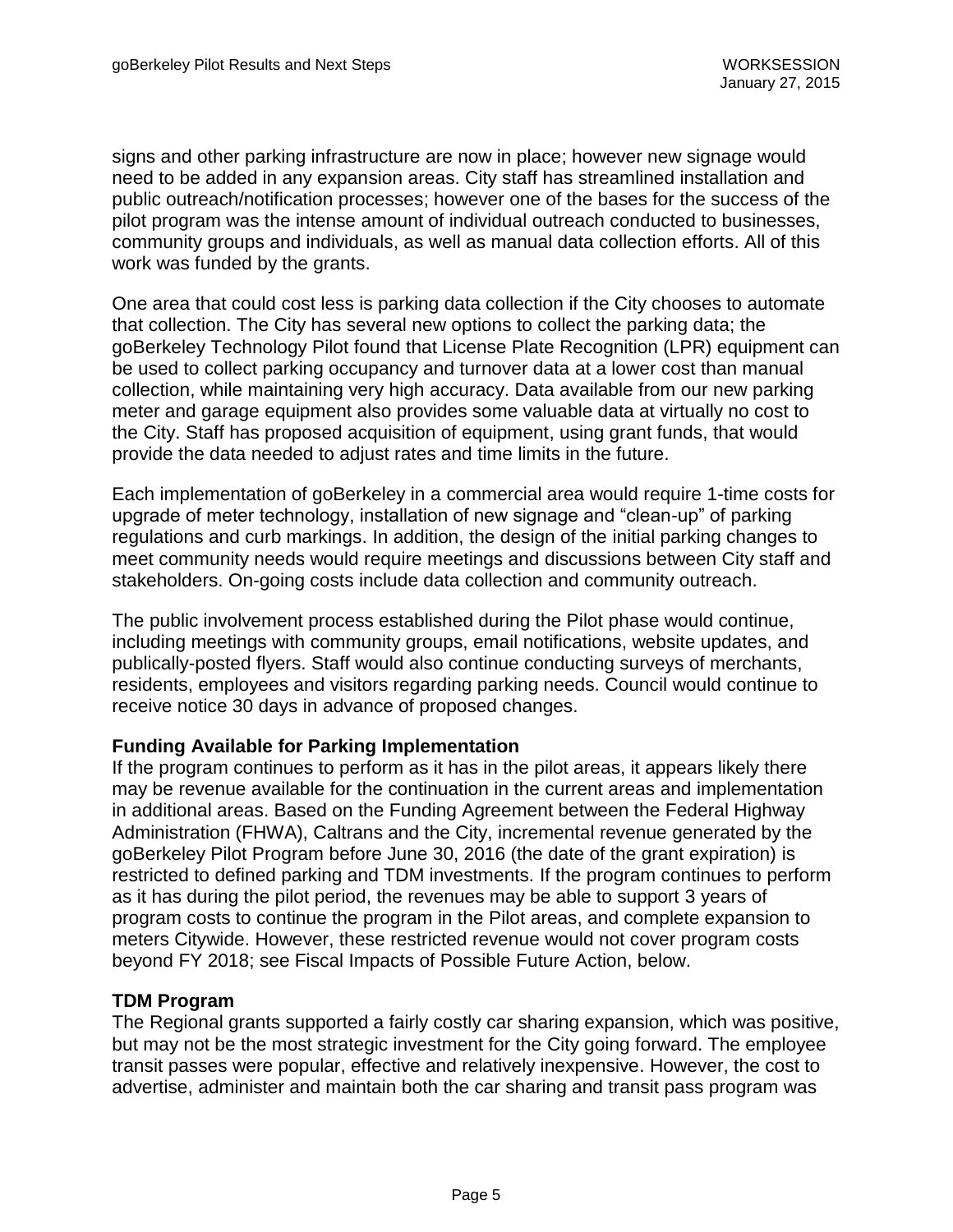significant. Current City staff would not be able to continue the employee transit pass program, or any other TDM programs, without additional personnel or contractor help.

### **Funding Available for TDM Implementation**

There is no funding source currently available to offer or administer the TDM benefits of goBerkeley.

#### Investing in the Parking and Transportation System

One of the most important lessons learned during the Pilot was the value of attention to the City's Parking and Transportation System. City staff was often thanked for new signs, prompt attention to parking issues, and setting time limits that allowed visitors time to complete their business. Drivers also appreciated the convenience of new meters that allowed credit card payment. This underscores the importance of dedicated staffing to ensure the success of any expanded program. Of course, dedicated staffing has a cost.

### **Current goBerkeley Investments in Parking and Alternative Transportation**

As discussed in the December Information Report, grant requirements to invest pilotgenerated revenue in parking improvements have already proved valuable. From implementation of the first rate changes in October 2013 to September 2014, the Pilot has generated almost \$1.37 million. Using this restricted revenue, the City has upgraded to "Smart" meters Citywide, reconstructed Berkeley Way and Elmwood Parking lots to increase the number of spaces and improve pavement conditions, and installed wayfinding signage to Telegraph Channing garage.

To adhere to the agreement with the FHWA, the City is required to invest in TDM measures and plans to use grant-restricted funds to improve bicycle infrastructure.

**Continuing Returns on Parking and Transportation System Investments**

FHWA restrictions on parking meter revenue expire at the end of FY 2016Based on current revenues, the goBerkeley increment from Southside, Elmwood and Downtown Berkeley is projected to be approximately \$2M per year, from approximately 1,700 metered spaces (or 47% of approximately 3,600 total metered spaces in the City.)

The goBerkeley Pilot Program is only one of many programs underway or planned in the Public Works Transportation Division. Additionally, the City Council has made a significant number of referrals to Transportation, all of which have benefits to the City. However, staff recommends that all of these programs and referrals be prioritized into 3 Tiers. This would enable staff to focus on program completion and ensure that each program receives the attention and resources to succeed. The following prioritization is offered for the Council's consideration, however, **please note that staff has not presented this prioritization to the Transportation Commission for their review and recommendation.**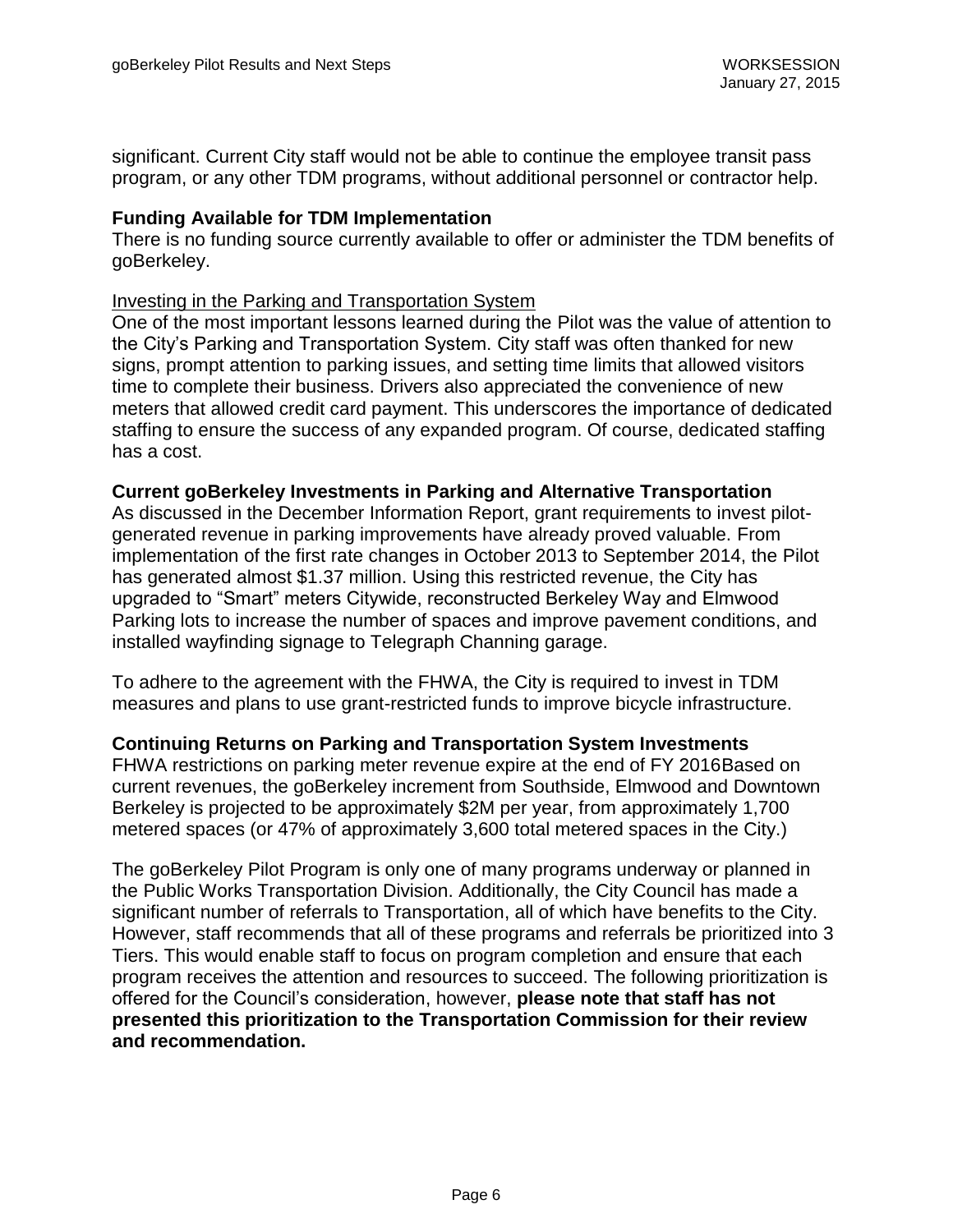## **Parking Programs – In Priority Order**

## Tier 1

- "State of Good Repair" for all parking meters, lots and garages
- Center Street Garage Reconstruction
- goBerkeley continued operation in Southside, Elmwood and Downtown Berkeley (if approved by Council)

## Tier 2

- Phased implementation of goBerkeley parking management in other areas
- Pay-by-phone parking payment service

## Tier 3

- Citywide RPP
- Parking availability information for drivers
- Signage clarity
- Partnering with private garages/lots to share parking resources.

### Alternative Transportation/Transportation Demand Management

The goBerkeley program showed that parking and TDM can be effectively linked to meet the City's goals of addressing climate change. The goBerkeley TDM pilot was effective in increasing transit usage and causing mode shift. In particular, the free 1-year bus passes for employees was very popular, and employees have asked for the program to continue. To this end, assuming funding is available, the City could continue to invest in activities to encourage a reduction in single-occupant vehicle usage, including:

- Employee and resident AC Transit Passes
- Subsidies for other transit (BART, Capital Corridor/Amtrak, etc.)
- Pedestrian safety, including traffic signal improvements, lighting, signage
- Bicycle facilities and parking
- Bikesharing
- Travel coaching (such as TransForm's Travel Choice program)
- Streetscape and pedestrian amenities such as lighting, street furniture, sidewalk improvements

Some of the elements in parking and alternative transportation could be most efficiently accomplished by non-City entities (such as valet parking or streetscape improvements). In addition, the goBerkeley Community Advisory Group (CAG) was critical to the Pilot's success, providing consolidated feedback, drawing attention to their constituents' issues and being a conduit for public notification. As such, community stakeholder involvement is critical to decisions regarding prioritizing parking and transportation system improvements and representing their constituents. One approach is to create Parking Benefit Districts.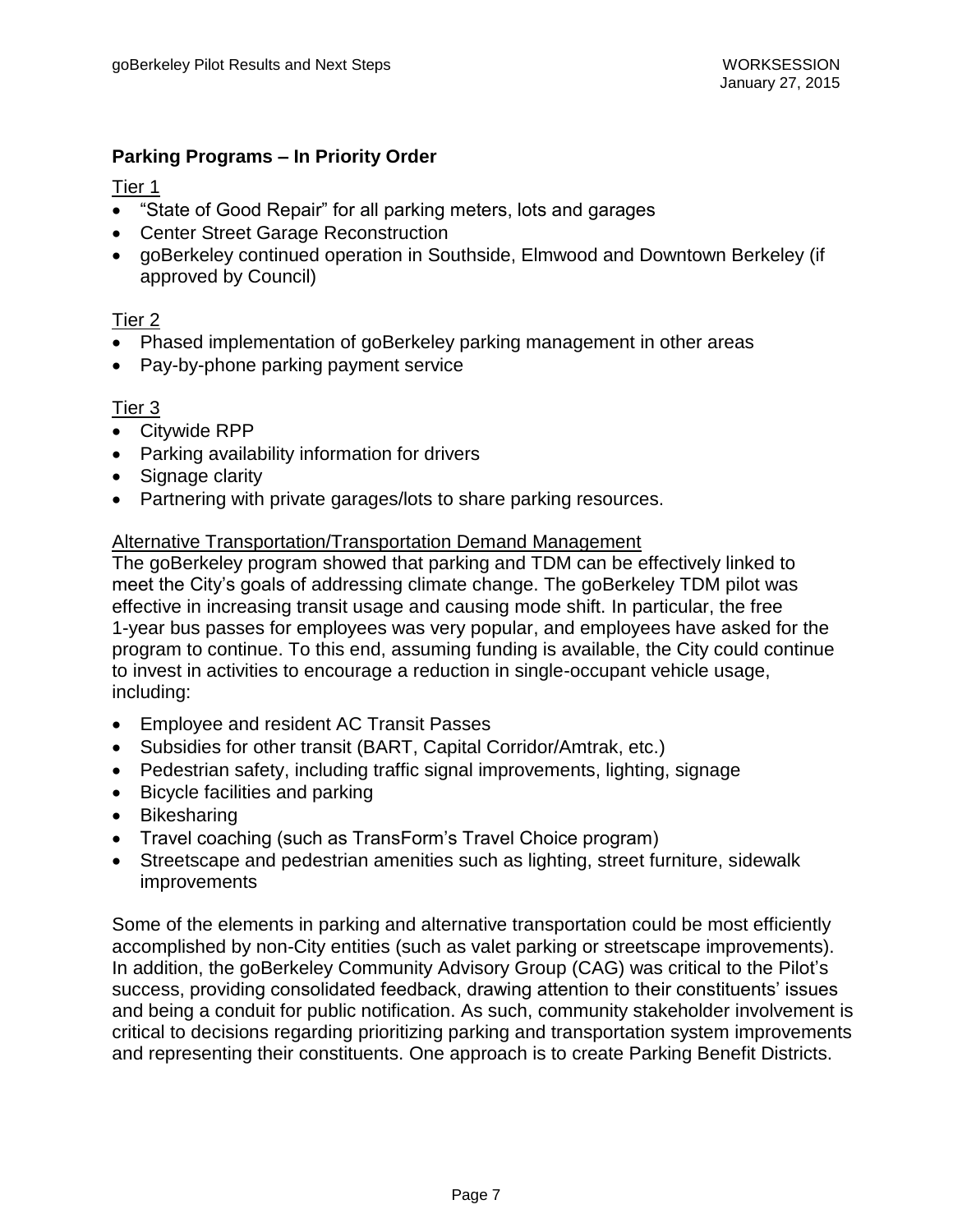### **Parking Benefits Districts (PBDs)**

Parking Benefits Districts (PBDs) are established to invest parking revenue in parking and transportation improvements. PBDs are in operation in Houston, Old Pasadena, San Diego and Portland. Often, parking revenue generated by the meters and garages/lots in that district is available for the district to allocate, after eligible expenses are deducted.

In a scan of cities where PBDs exist, PBDs often consist of an advisory board comprising a mixture of City staff and representatives of the business community and stakeholders in the area. This board prioritizes investments in the PBD and allocates funds to parking and alternative transportation projects. If necessary, the board may also hold contracts to perform services, such as buying transit passes, or parking valet services.

PBDs require resources to support financial accounting, public outreach, overall management, community meetings and legal input in order to operate. At this time, it is unclear what level of support City staff would need to provide and what level of effort a PBD would require of the businesses and institutions. A PBD pilot could allow City staff and stakeholders to determine the pros and cons of PBDs and whether they would be helpful for the vitality of the City overall.

### ENVIRONMENTAL SUSTAINABILITY

Overall, the goBerkeley Pilot Program has led to reductions in emission and greenhouse gases. The continuation of the joint parking and TDM program will ensure that these reductions remain in place. However, transportation contributes to approximately half of Berkeley's greenhouse gas emissions, and the investment of funds in alternative transportation will actively move Berkeley towards its Climate Action goals.

Overall, initial data suggests that the goBerkeley program has led to a reduction in greenhouse gases such as Nitrogen Oxide, Carbon Dioxide; and particulate matter.

### POSSIBLE FUTURE ACTION

Based on Council feedback offered by Council at this Worksession, staff will prepare specific recommendations for Council consideration and action at a Public Hearing in March 2015. The report will include a complete financial analysis of the cost of the recommendations and the recurring funding available to support them. Action items could include:

**Action 1**: To continue demand-responsive parking management, delete the sunset clause in Section 14.52.120(C-7) regarding Parking Meter and Pay-and-Display Station Fees, which currently states "The parking fee shall revert to the rates described in Section 14.52.120(A) and 14.52.120(B) 24-months following the adoption of Ord. 7,305-N.S."

**Action 2**: To enable demand-responsive parking management at meters Citywide, combine Sections 14.52.010(A) and 14.52.010(B) (Parking Meter Zones), which would